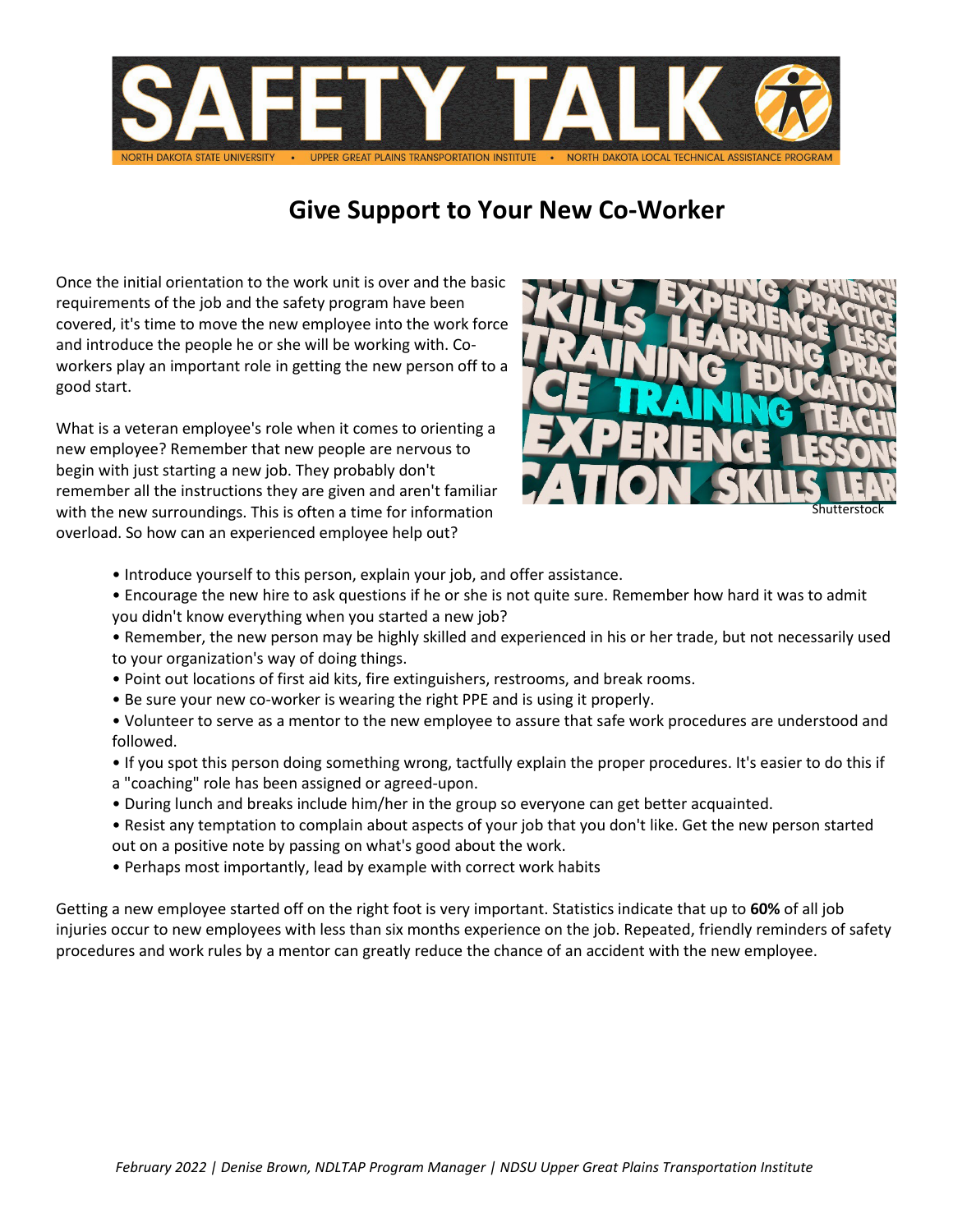

Many times, new employees will not think of questions until after they have worked a few days and begin to understand the job requirements more thoroughly. As a co-worker, if you make yourself available to answer questions, it shows your willingness to provide a safe workplace for everyone involved.

*Remember, getting new people started on the right path can help prevent an accident or injury to everyone on the crew. Don't think that helping to develop a productive co-worker is a burden. Think of it as an investment in the future of your work group and your company. Besides-it's the way you'd like to be treated yourself!*

## **Resource available on the Transportation Learning Network (TLN) – Self Pace Learning Module:**

[TLN Resource](https://tln.learnflex.net/users/index.aspx) - you must have an account with the Learning Management System (LMS) TC3 – Safety Orientation Module



*Safety Talks are published by NDLTAP in cooperation with the National Local Technical Assistance Association and participating partner organizations.*



U.S. Department of Transportation **Federal Highway Administration** 

NDSU does not discriminate in its programs and activities on the basis of age, color, gender expression/identity, genetic information, marital status, national origin, participation in lawful off-campus activity, physical or mental disability, pregnancy, public assistance status, race, religion, sex, sexual orientation, spousal relationship to current employee, or veteran status, as applicable. Direct inquiries to: Vice Provost, Title IX/ADA Coordinator, Old Main 201, 701-231-7708, ndsu.eoaa@ndsu.edu.